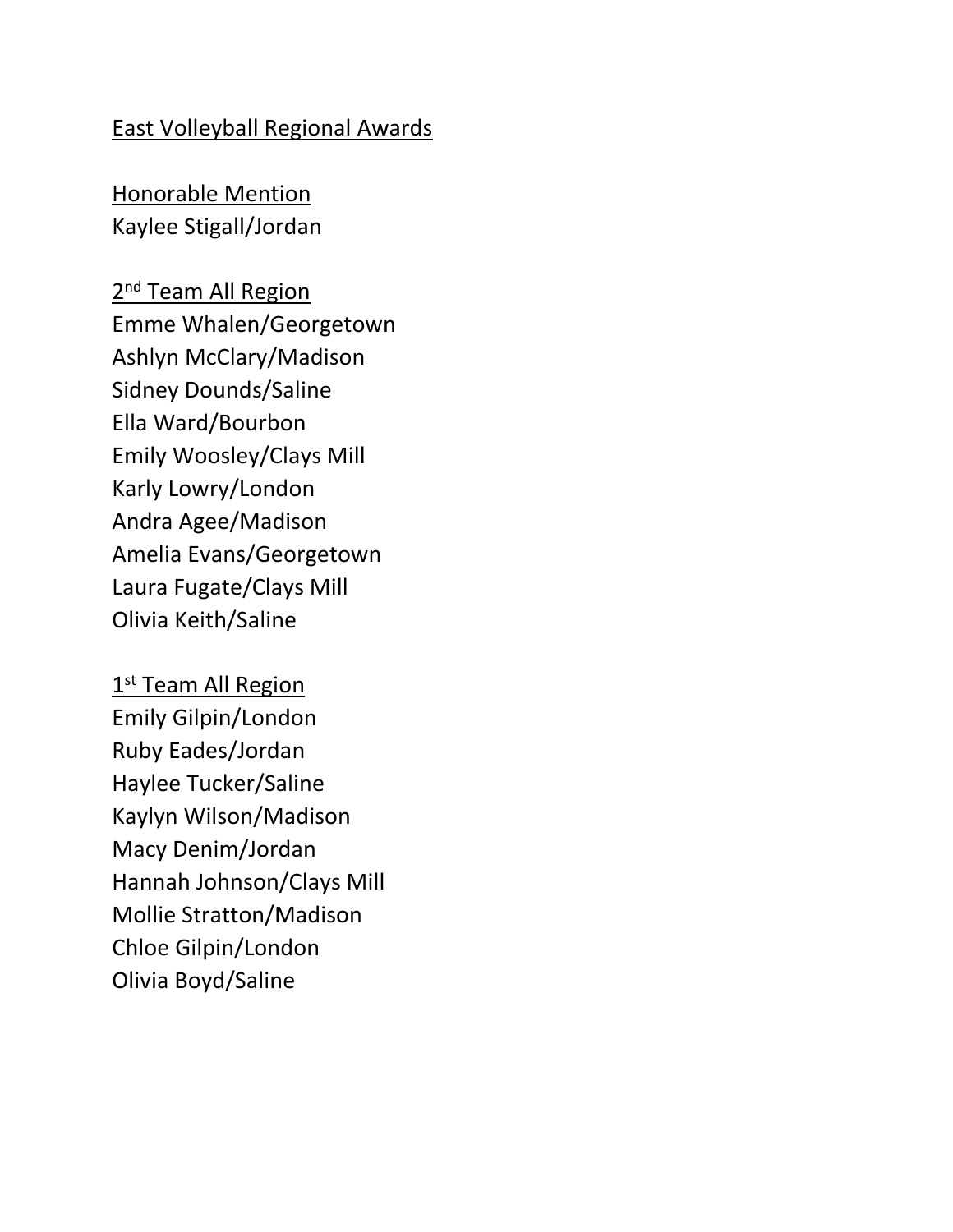#### West Volleyball Regional Awards

Honorable Mention Brianna Loper/Aldersgate Olivia Anders/Landmark Makenna Taylor/Belmont

2<sup>nd</sup> Team All Regional Yu Meng Clyde/Faith (Yu Mung) Jenna Braudis/Hardin Emma Robison/Belmont Sara Wheatley/Rolling Hills Kaylyn Braudis/Hardin Jazzy Haygood/Rolling Hills August Speed/Aldersgate Cloe Hepner/Rolling Hills Alinna Balduf/Northside Christian

1<sup>st</sup> Team All Regional Emily Maynard/Landmark Rylee Spencer/Hardin Emily Tomes/Landmark (long o) Samantha Keep/Aldersgate Esther Woodward/Rolling Hills Kaitlyn Kubik/Hardin Devyn Snyder/Landmark Emily Adams/Rolling Hills Mekenna Rumage/Rolling Hills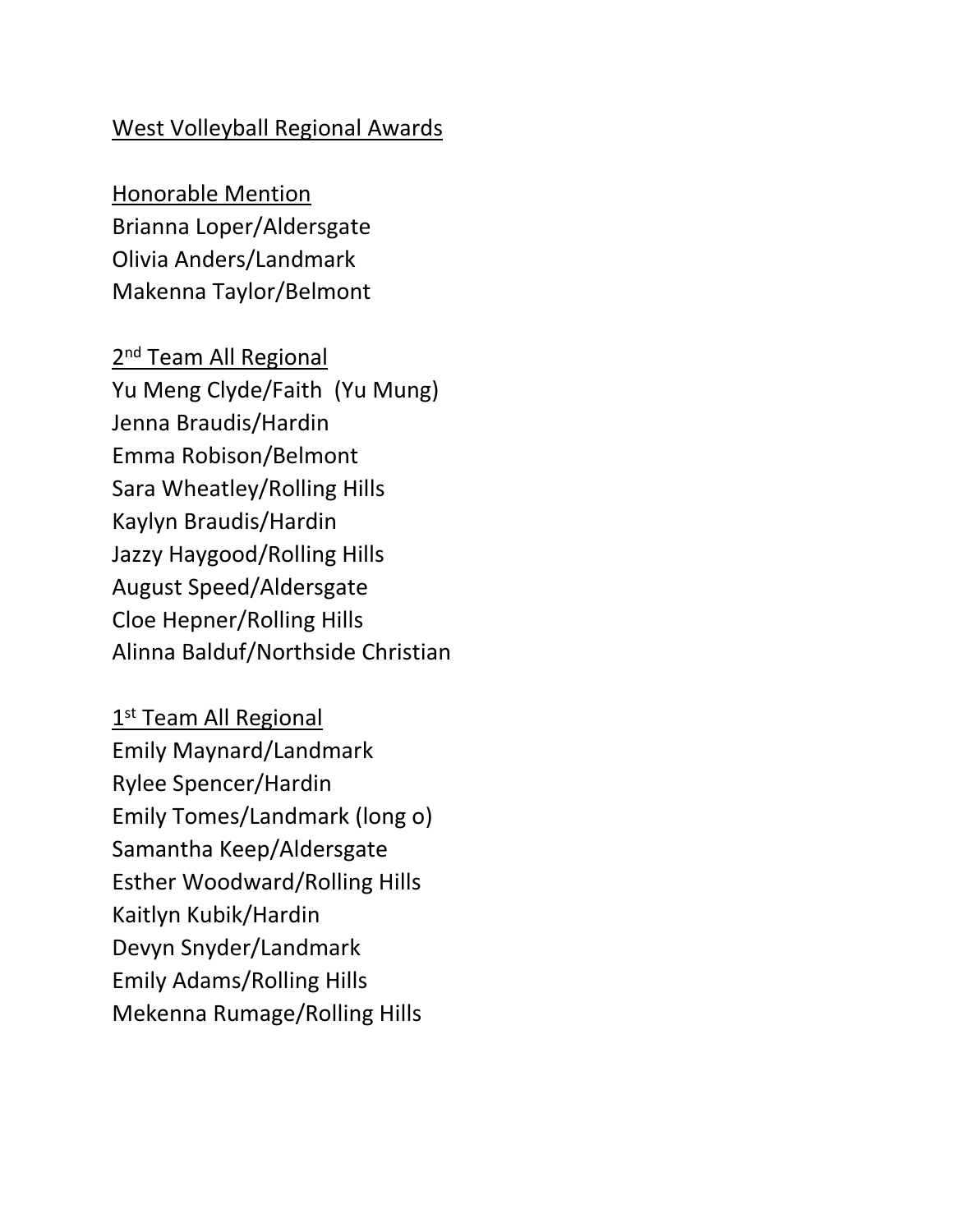### East Basketbal Regional Awards

Honorable Mention Noah Bargo/Annville Brayden Wesley/Saline

2<sup>nd</sup> Team All Regional Cameron Brock/Jordan Matt King/Ky Knights Josh McClary/Madison JD Taylor/Bourbon Eli Stratton/Madison Kevin Romero/Clays Mill Robert Newberry/CCHE Cameron Dunn/Jordan

1<sup>st</sup> Team All Regional Joey Frazier/Ky Knights Tanner Crawford/Bourbon Lance Carr/Clays Mill Zachariah Hubler/CCHE Matthew Taylor/CCHE Brady Hutton/Jordan Oliver Slattery/Bourbon Jayden Wilson/CCHE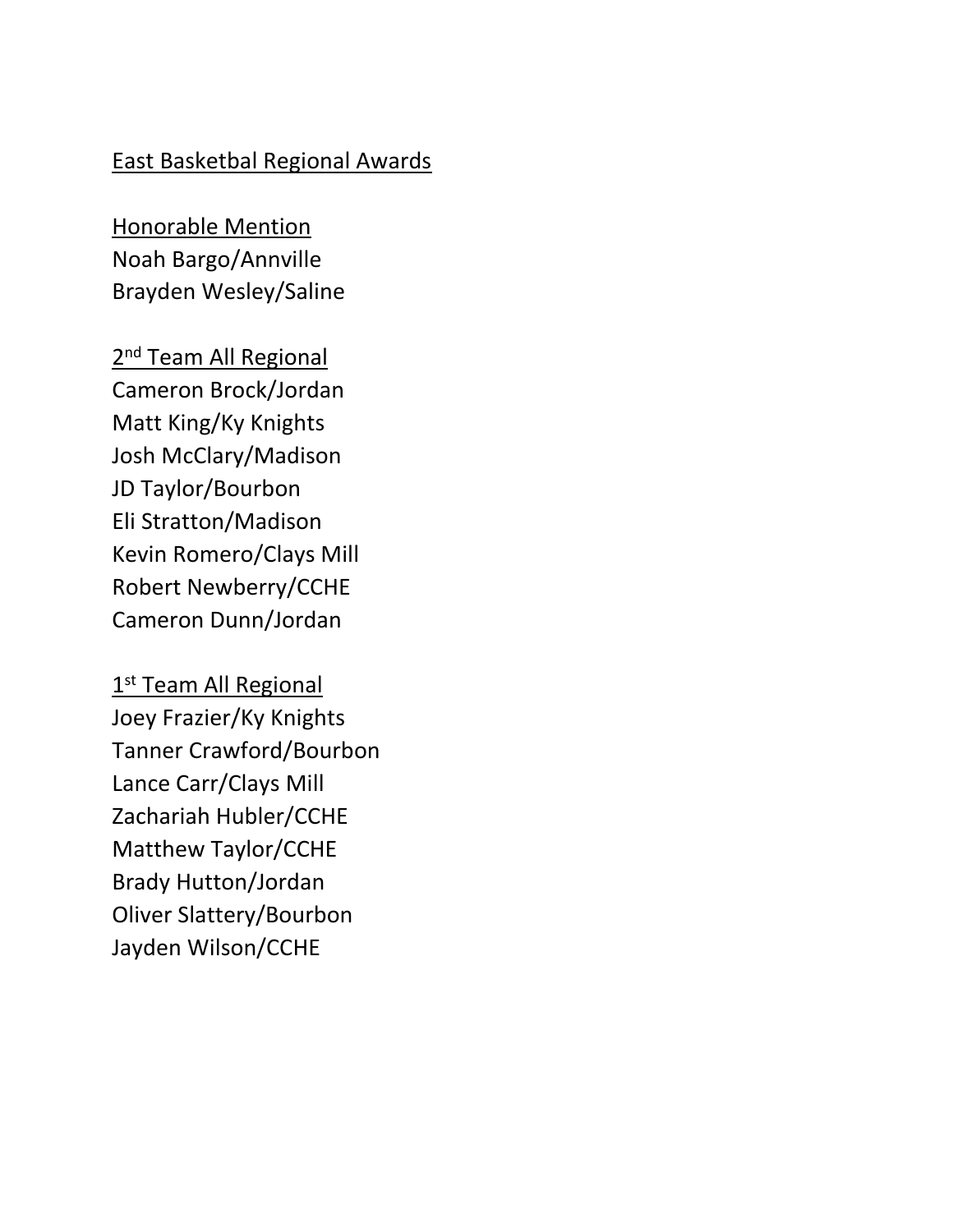#### West Baketball All Regional

Honaorable Mention Charlie Fogle/Owensboro Seth Spencer/Nelson County

2<sup>nd</sup> Team All Regional Aiden Livers/Faith (long i) Walker Dean/Landmark Jamin Taylor/Belmont Dominic Leczo/Northside Christian Ryan Gresham/Aldersgate Luke Chandler/Northside Baptist Bryson Craycraft/Aldersagte Landon Copass/Legacy

1<sup>st</sup> Team All Regional Clark Evans/Rolling Hills Brady French/Nelson County Nickoli Myskowski/Northside Baptist Aiden Miller/Northside Christian Jacob Mason/Aldersgate Carter Merrick/Rolling Hills Blake Warner/Rolling Hills Isaac Hoagland/Rolling Hills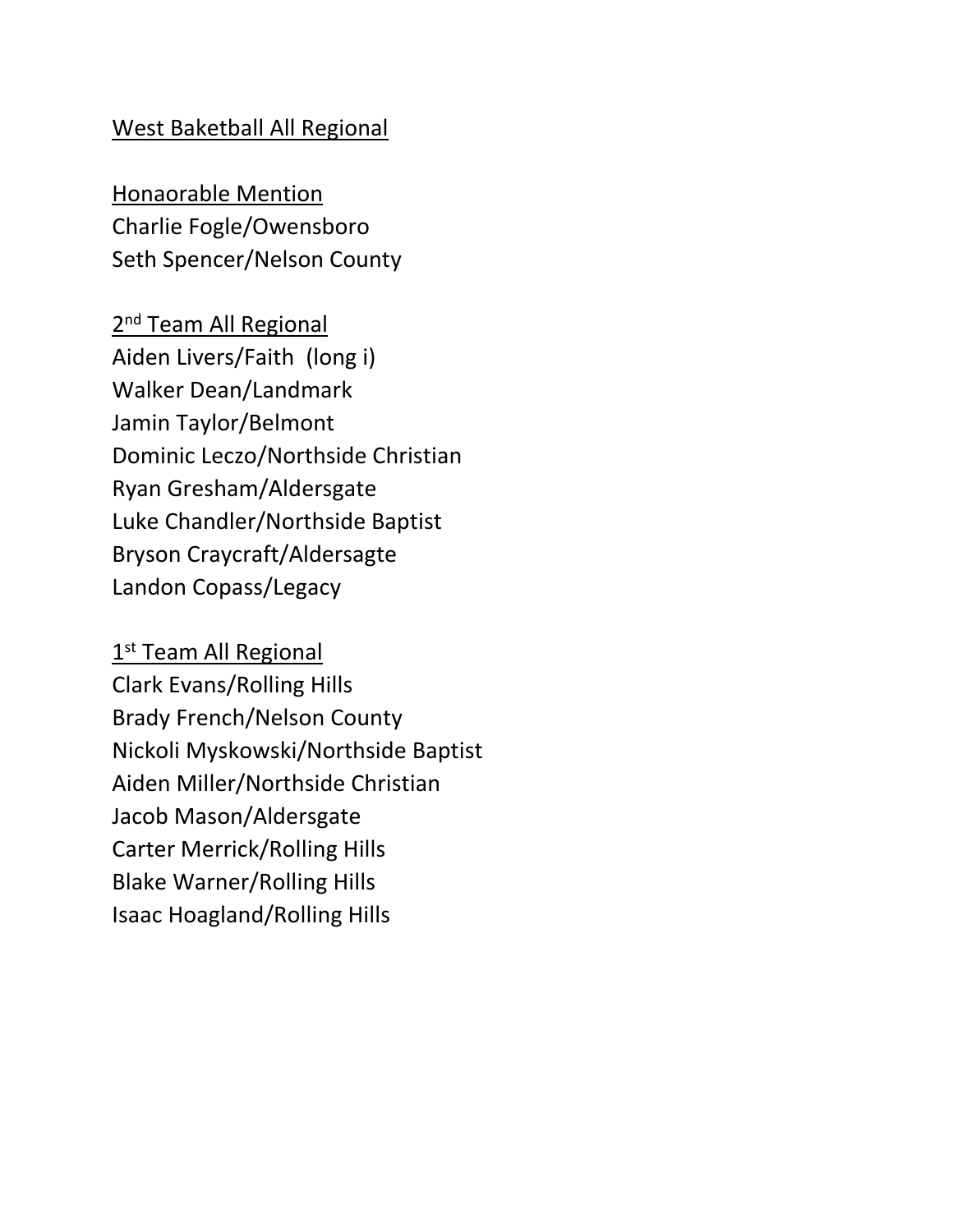Division 3 Volleyball

- $4<sup>th</sup>$ Annville Christian Academy
- 3<sup>rd</sup> Nelson County
- $2<sup>nd</sup>$ Bluegrass United
- $1<sup>st</sup>$ Northside Baptist

Division 3 All Tournament Lila Williams/Northside Baptist Caileigh Taylor/Northside Baptist Cameron Mateyoke/Bluegrass United Elizabeth Vanzant/Bluegrass United Audrey Banard/Nelson Mara Baker/Annville

## MVP

Emilie Whitaker/Northside Baptist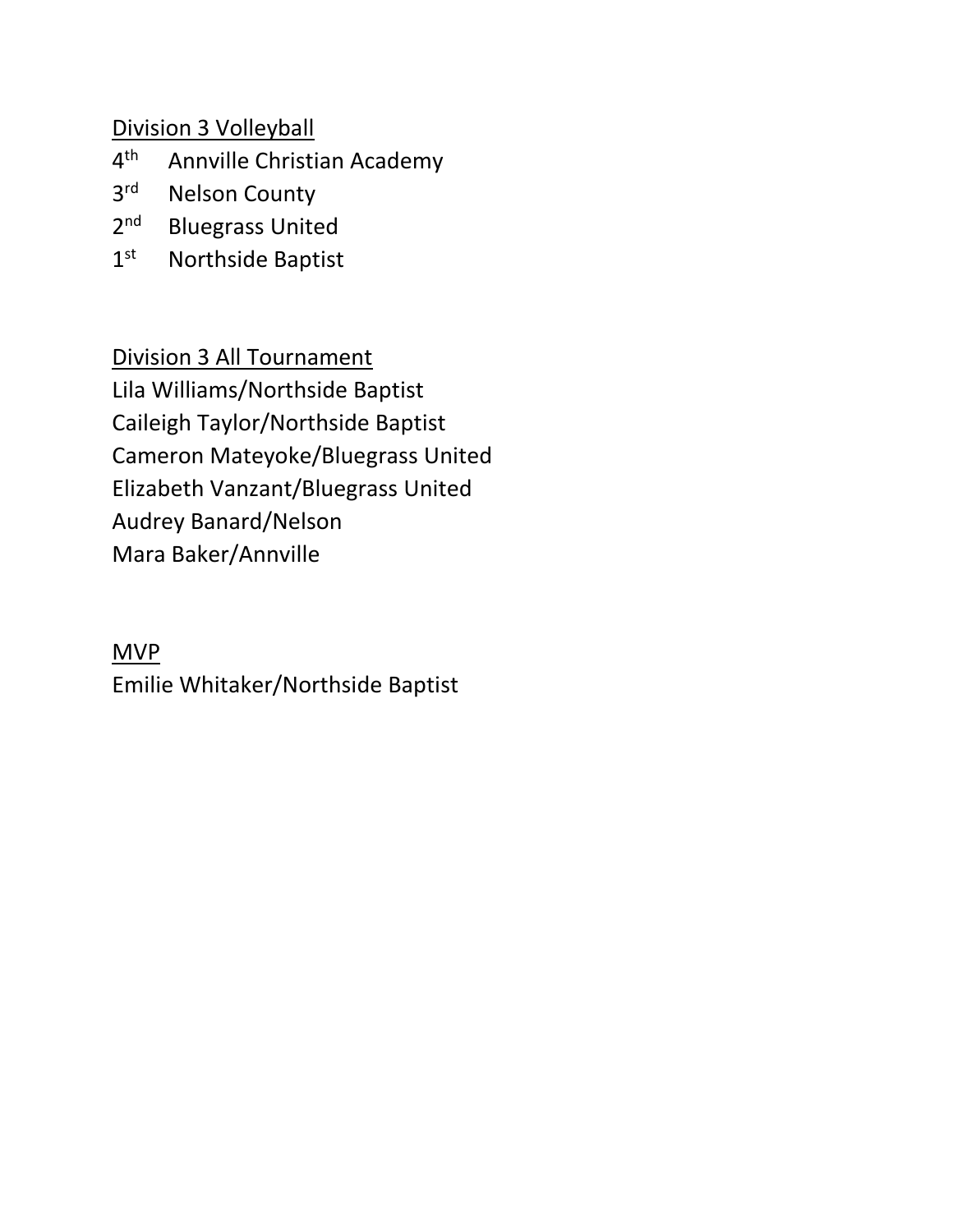Division 3 Basketball

- $4<sup>th</sup>$ London christian Academy
- 3<sup>rd</sup> Pleasant View
- $2<sup>nd</sup>$ Landmark
- $1<sup>st</sup>$ **Belmont**

Division 3 All Tournament Evan Atkinson/Belmont Weston Taylor/Belomont Jayden Holland/Landmark Walker Dean/Landmark Dylan Van Nunen/Pleasant View Daniel Robinson/ London

# MVP

Jamin Taylor/Belmont

Division 2 Volleyball

- $4<sup>th</sup>$ Northside Christian
- 3<sup>rd</sup> Hardin Christian Academy
- $2<sub>nd</sub>$ Georgetown Homeschool
- $1<sup>st</sup>$ Faith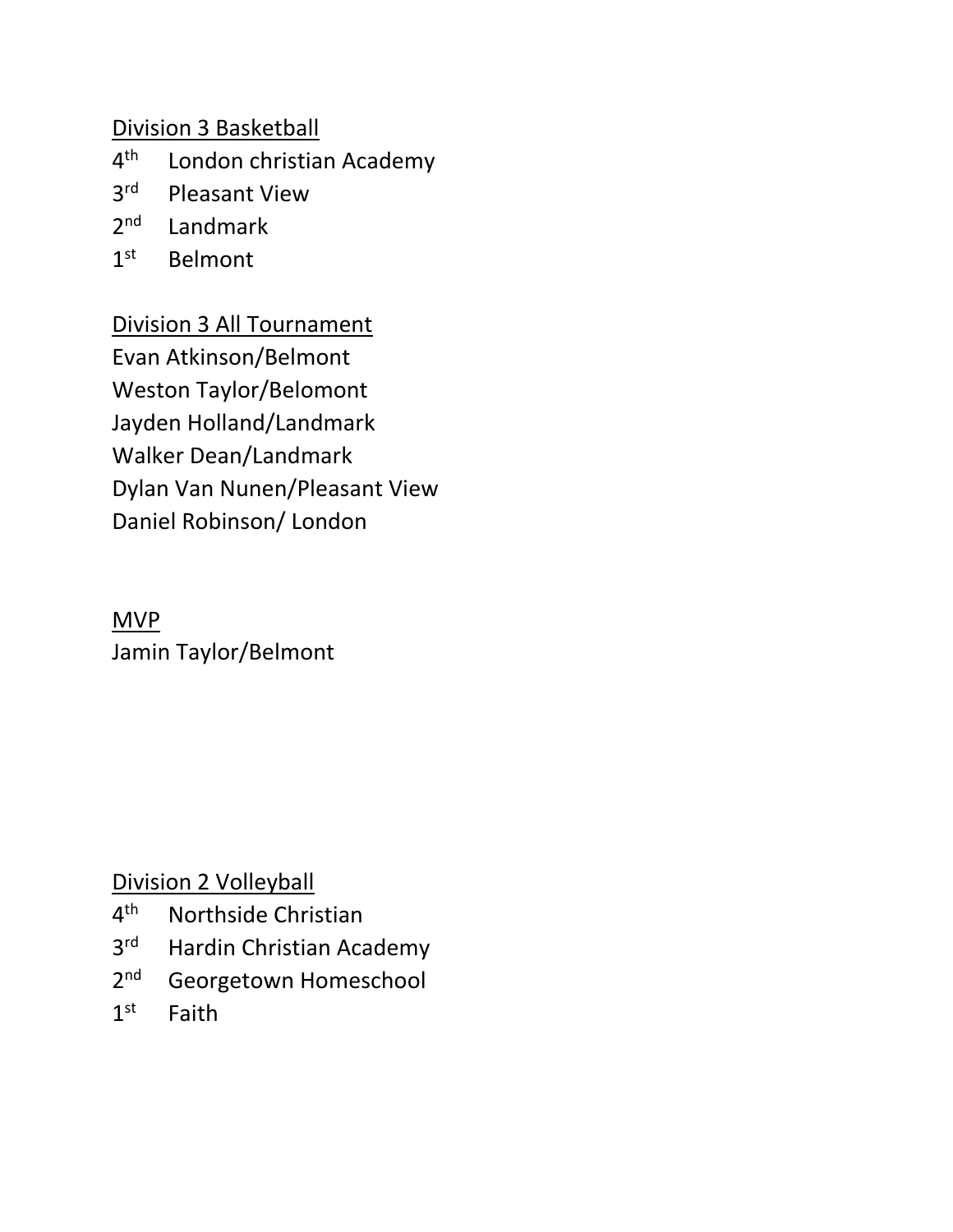Division 2 All Tournament Monica Ronkainen/Faith Cheyanne Nickels/Faith Amelia Evans/Georgetown Emmy Whalen/Georgetown Ryleigh Spencer/Hardin Alinna Balduf/Northside Christian

MVP Yu Meng Clyde/Faith

## Division 2 Basketball

- $4<sup>th</sup>$ **Nelson County**
- 3rd Owensboro
- $2<sub>nd</sub>$ Jordan
- $1<sup>st</sup>$ Faith

Division 2 All Tournament Kyle Huelsman/Faith (Hillsman) Isaiah Shoopman/Faith Brady Hutton/Jordan Cameron Brock/Jordan Charlie Fogle/Owensboro Brady French/Nelson County

MVP Aiden Livers/Faith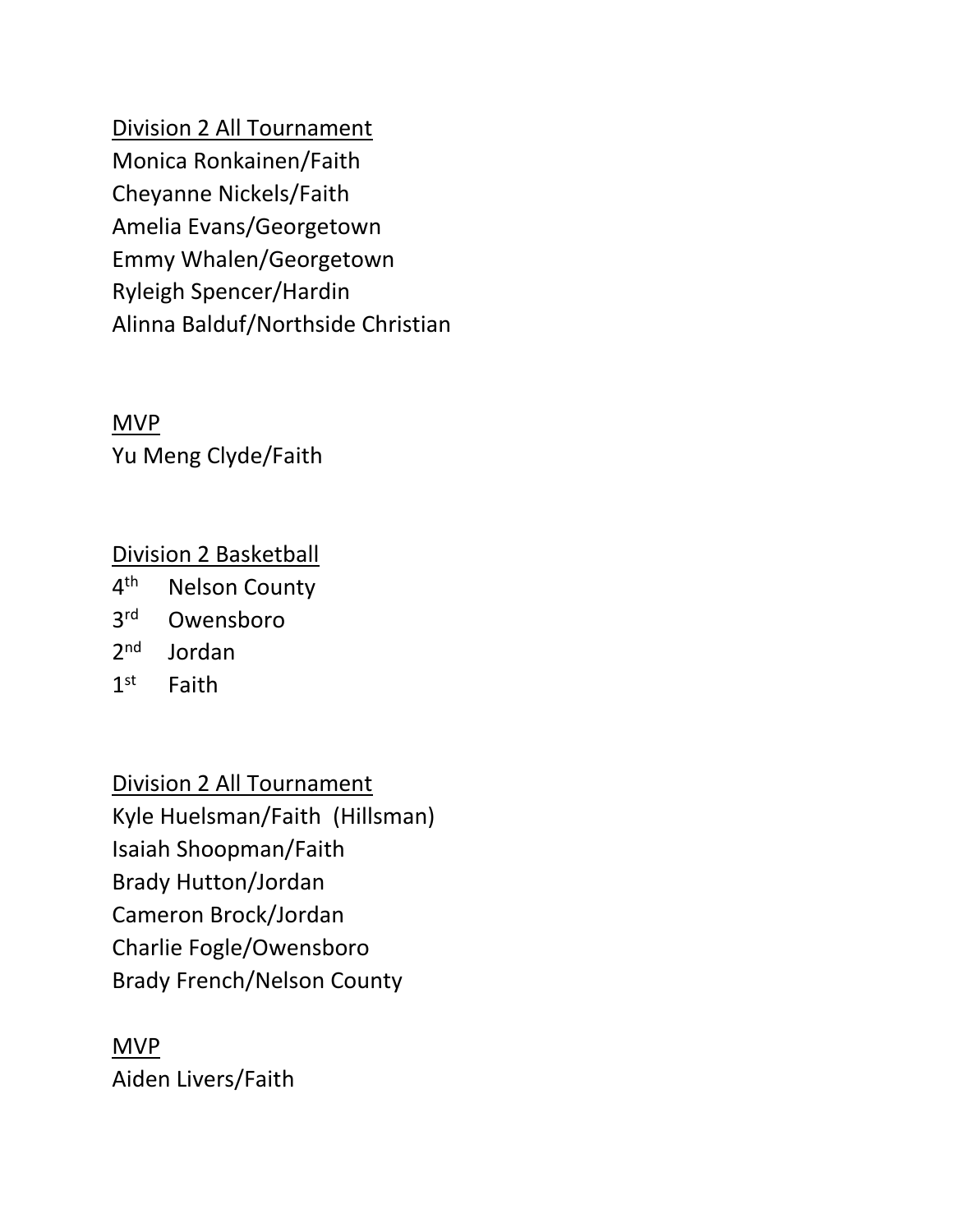State Championship Volleyball Elite Eight Aldersgate Landmark Saline Jordan

 $4<sup>th</sup>$ London Christian Academy 3rd **Clays Mill** Runner-up Rolling Hills State Champion Madison

Division 1 All Tournament McKenna Rummage/Rolling Hills Esther Woodward/Rolling Hills Kaelyn Wilson/Madison Jordyce Wilson/Madison Hannah Johnson/Clays Mill Chloe Gilpin/London

MVP Molly Stratton/Madison

State Championship Basketball Elite Eight Northside Christian Northside Baptist Clays Mill Aldersgate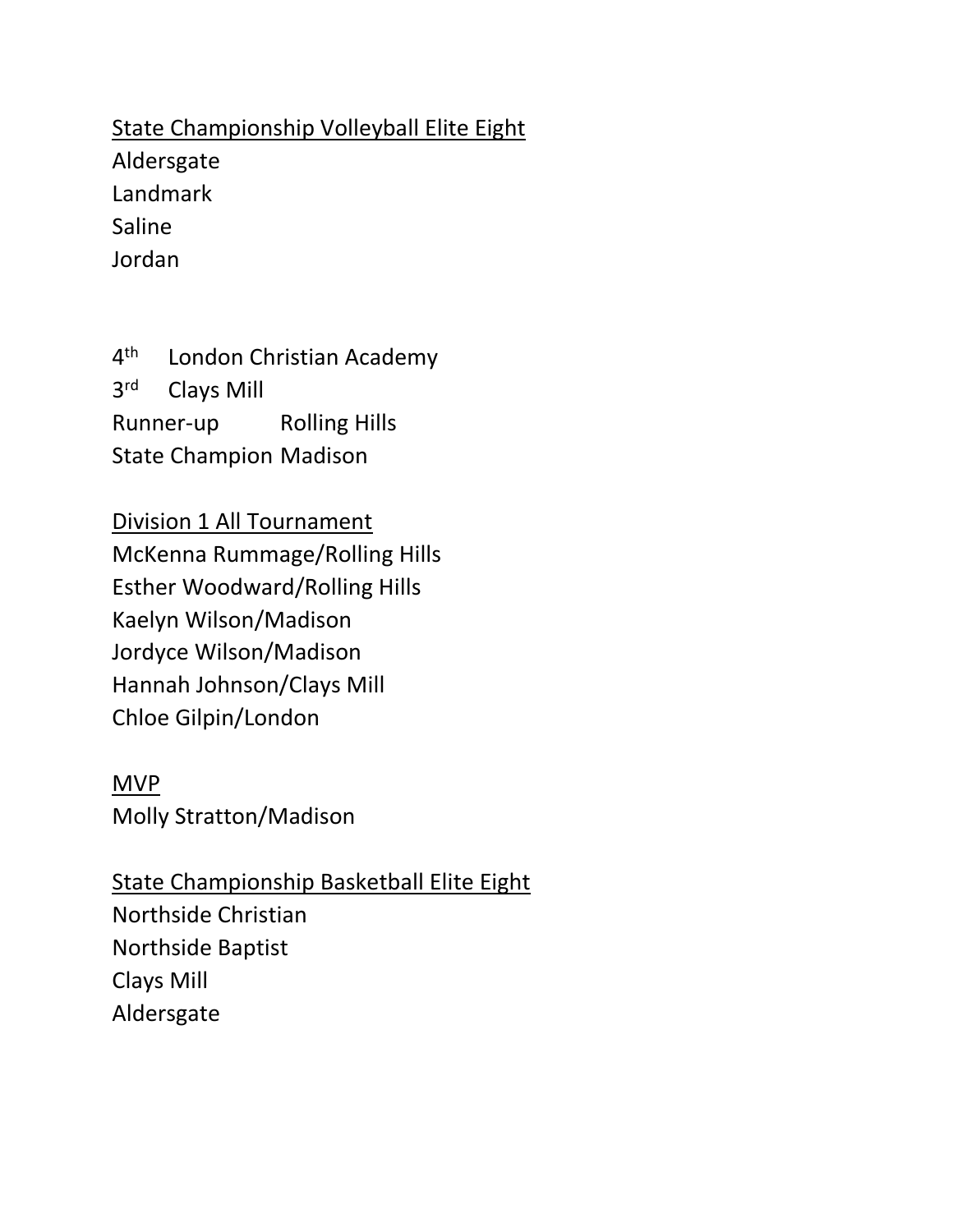$4<sup>th</sup>$ **KY Knights** 3rd **Bourbon** Runner-up Rolling Hills State Champion CCHE

Division 1 All Tournament Zachariah Hubler/CCHE Matthew Taylor/CCHE Isaac Hoagland/Rollings Hills Blake Warner/Rolling Hills Tanner Crawford/Bourbon Joey Frazier/KY Knights

MVP Jayden Wilson/CCHE

### All State Volleyball

2<sup>nd</sup> Team Samantha Keep/Aldersgate Devin Snyder/Landmark Macy Denim/Jordan Kalelyn Wilson/Madison Emily Gilpin/London Haylie Tucker/Saline

 $1^{\text{st}}$  Team Olivia Boyd/Saline Chloe Gilpin/London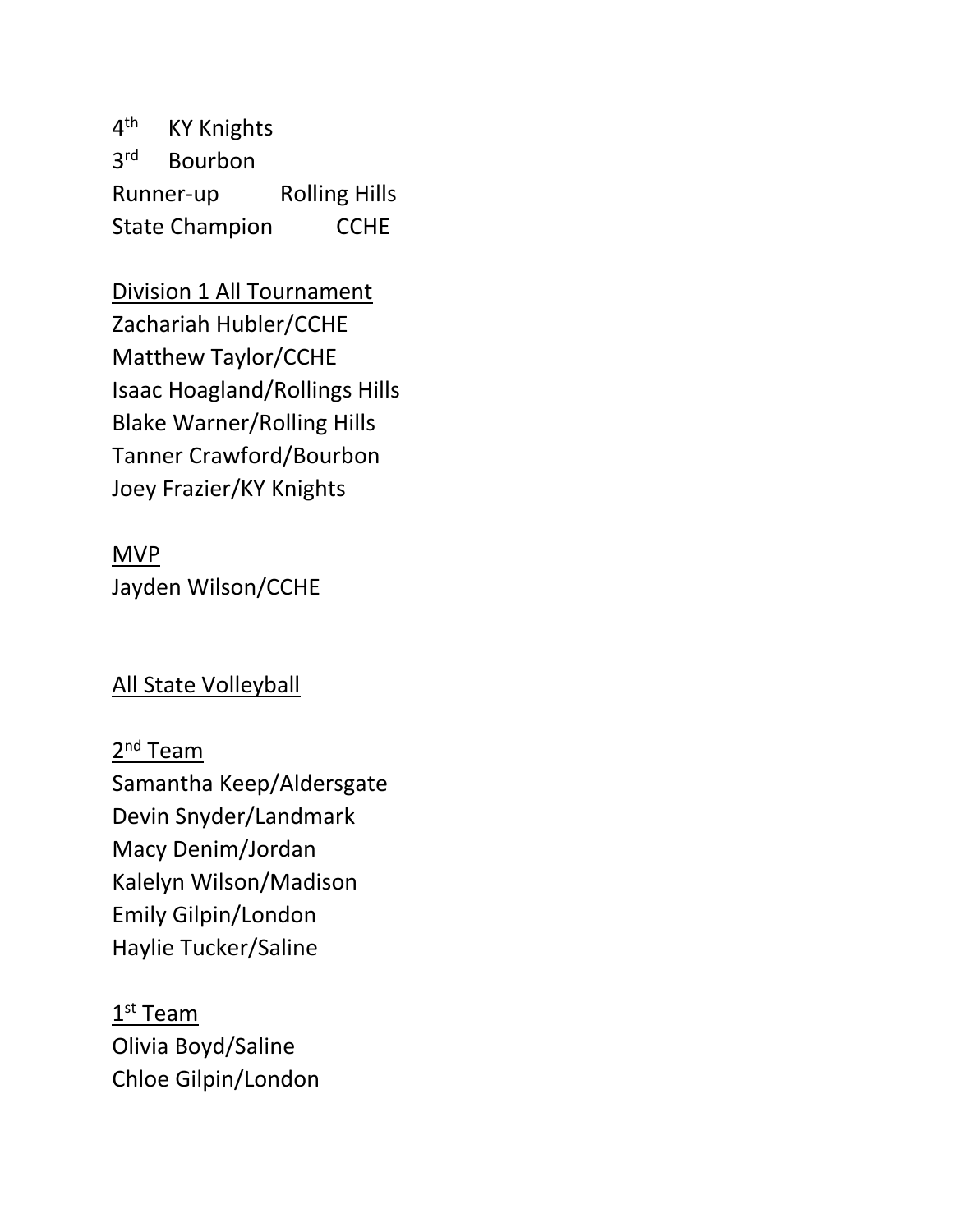Mollie Stratton/Madison Mekena Rummage/Rolling Hills Emily Adams/Rolling Hills Hannah Johnson/Clays Mill

### All State Basketball

2<sup>nd</sup> Team Brady Hutton/Jordan Carter Merrick/Rolling Hills Zachariah Hubler/CCHE Nicky Myskowski/Northside Baptist Jacob Mason/Aldersgate

 $1^{\text{st}}$  Team Jayden Wilson/CCHE Isaac Hoagland/Rollings Hills Oliver Slattery/Bourbon Blake Warren/Rolling Hills Matthew Taylor/CCHE

Miss Volleyball

Olivia Boyd/Saline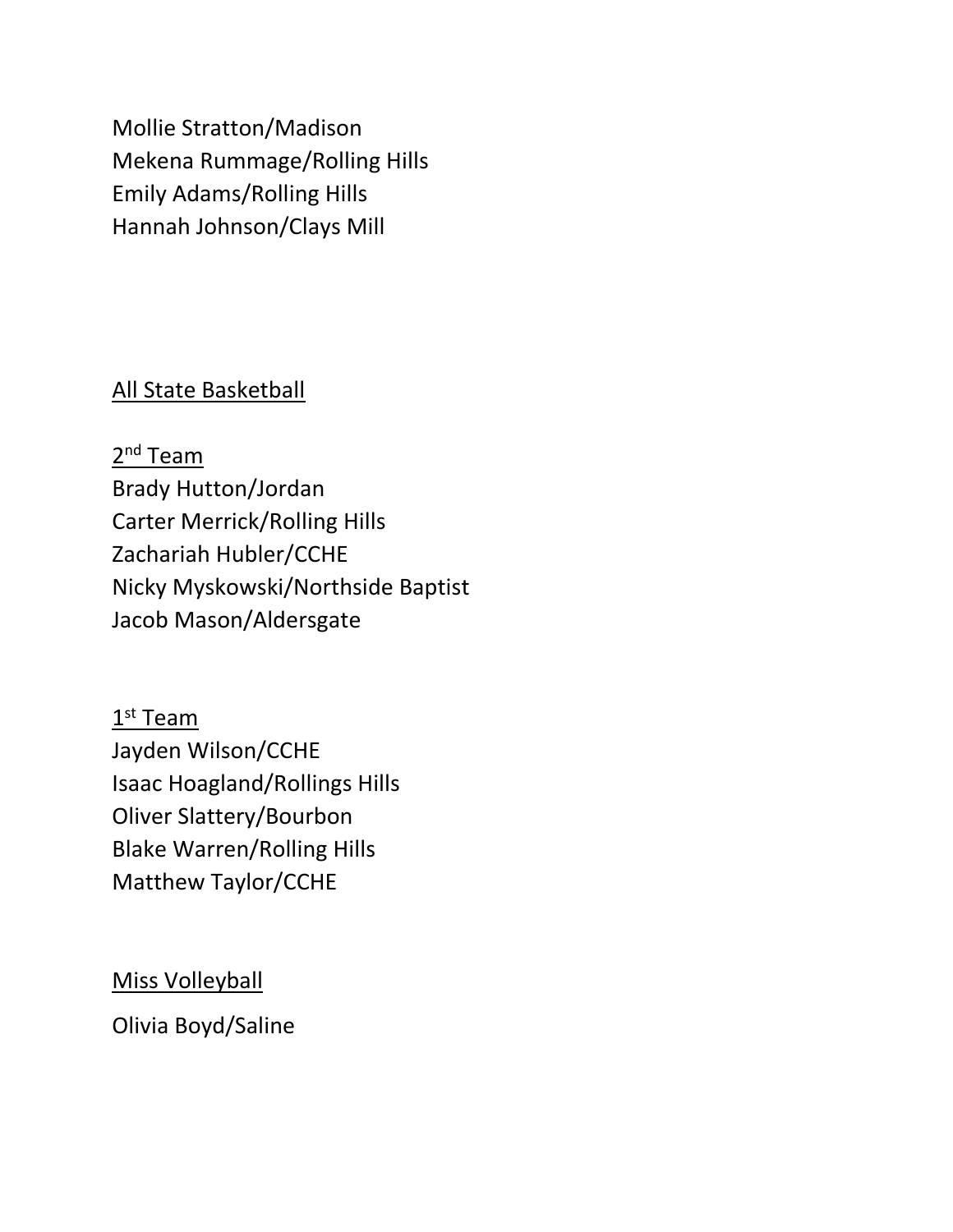Mr. Basketball

Jayden Wilson/CCHE

# Joe McMichael Award (Assistant Coach of the Year)

BJ French/Nelson County

Volleyball Coach of the Year

Melinda Lawrence/Madison

Basketball Coach of the Year

Jeremy Boyd/Saline